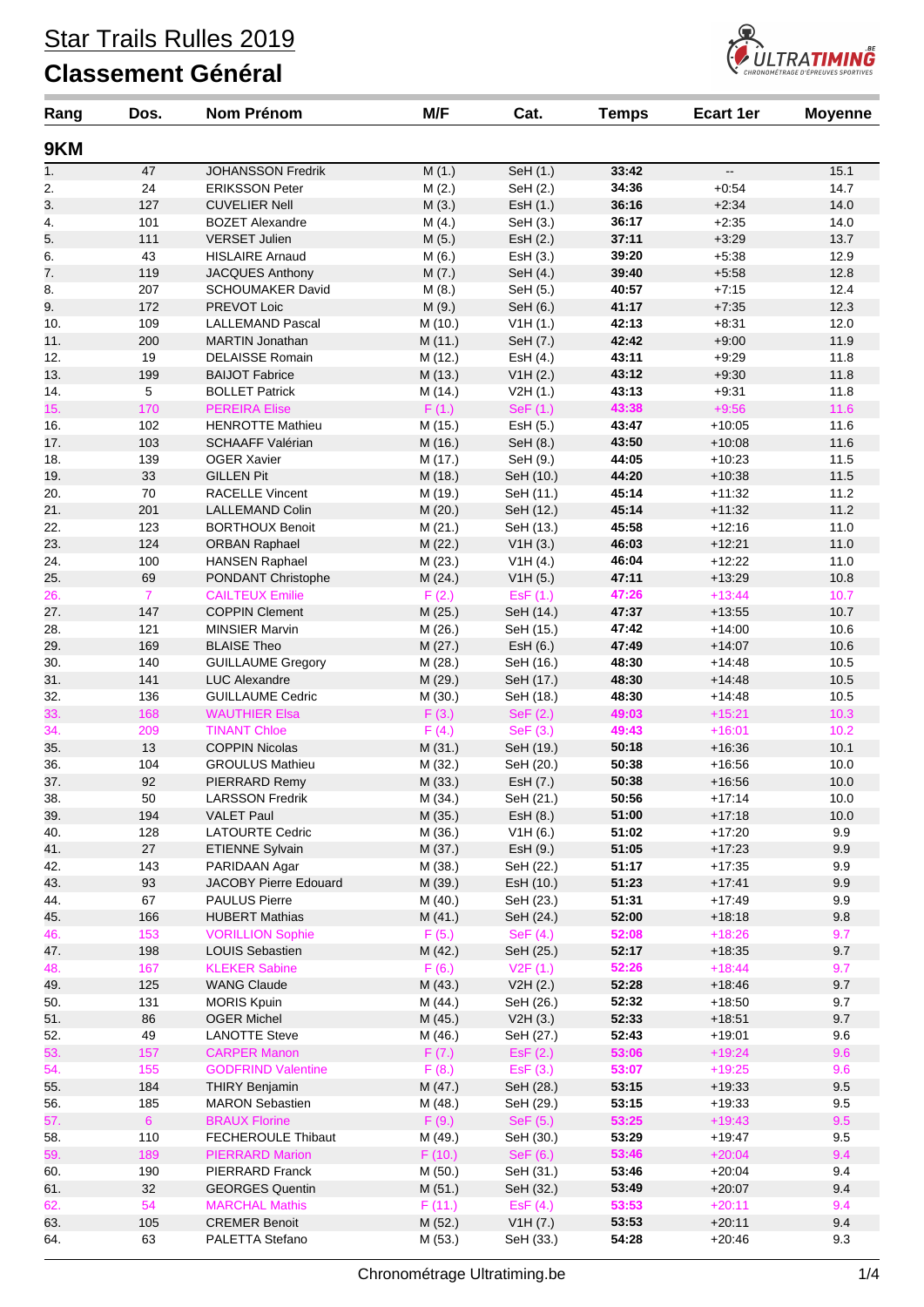

| Rang         | Dos.           | <b>Nom Prénom</b>                       | M/F               | Cat.                   | <b>Temps</b>       | <b>Ecart 1er</b>     | <b>Moyenne</b> |
|--------------|----------------|-----------------------------------------|-------------------|------------------------|--------------------|----------------------|----------------|
| 65.          | 99             | <b>ROBAYE Valentin</b>                  | M (54.)           | SeH (34.)              | 54:29              | $+20:47$             | 9.3            |
| 66.          | 53             | <b>MAITREJEAN Quentin</b>               | M (55.)           | SeH (35.)              | 54:41              | $+20:59$             | 9.3            |
| 67.          | 94             | <b>BAUER Esther</b>                     | F(12.)            | SeF (7.)               | 55:04              | $+21:22$             | 9.2            |
| 68.          | $\overline{4}$ | <b>BIGONVILLE Géraldine</b>             | F(13.)            | SeF (8.)               | 55:14              | $+21:32$             | 9.2            |
| 69.          | 126            | <b>VAGNER Delphine</b>                  | F(14.)            | SeF (9.)               | 55:31              | $+21:49$             | 9.1            |
| 70.          | 87             | <b>HUYSENTRUYT Stijn</b>                | M (56.)           | V1H(8.)                | 55:33              | $+21:51$             | 9.1            |
| 71.          | 88             | <b>REMY Frederic</b>                    | M (57.)           | V1H(9.)                | 55:34              | $+21:52$             | 9.1            |
| 72.          | 171            | <b>FENA Antoine</b>                     | M (58.)           | SeH (36.)              | 56:02              | $+22:20$             | 9.1            |
| 73.          | 3              | <b>BANCU Esteban</b>                    | M (59.)           | EsH (11.)              | 56:42              | $+23:00$             | 8.9            |
| 74.          | $\overline{2}$ | <b>BANCU Eric</b>                       | M(60.)            | V1H(10.)               | 56:42              | $+23:00$             | 8.9            |
| 75.          | 95             | <b>LEMAIRE Guy</b>                      | M(61.)            | V3H(1.)                | 56:44              | $+23:02$             | 8.9            |
| 76.          | 98             | <b>DEVILLE Catherine</b>                | F(15.)            | V1F(1.)                | 56:49              | $+23:07$             | 8.9            |
| 77.          | 130            | <b>MINET Pauline</b>                    | F(16.)            | SeF (10.)              | 57:11              | $+23:29$             | 8.9            |
| 78.          | 65             | <b>PARENT Antoine</b>                   | M (62.)           | EsH (12.)              | 57:31              | $+23:49$             | 8.8            |
| 79.          | 66             | PARENT Sylvain                          | M (63.)           | V1H(11.)               | 57:32              | $+23:50$             | 8.8            |
| 80.          | 204            | <b>HONORE Francois</b>                  | M(64.)            | SeH (37.)              | 57:59              | $+24:17$             | 8.7            |
| 81.          | 175            | <b>CARETTE Bertrand</b>                 | M (65.)           | SeH (38.)              | 58:00              | $+24:18$             | 8.7            |
| 82.          | 205            | <b>DANDOIS Florence</b>                 | F(17.)            | SeF (11.)              | 58:03              | $+24:21$             | 8.7            |
| 83.          | 12             | <b>CONSTANT Richard</b>                 | M (66.)           | SeH (39.)              | 58:06              | $+24:24$             | 8.7            |
| 84.          | 165            | <b>BOURRAT Alexandre</b>                | M (67.)           | SeH (40.)              | 58:22              | $+24:40$             | 8.7            |
| 85.          | 15             | <b>DAMIEN Valérie</b>                   | F(18.)            | V1F(2.)                | 58:38              | $+24:56$             | 8.6            |
| 86.          | 174            | <b>GUILLAUME Benedicte</b>              | F(19.)            | V1F(3.)                | 58:43              | $+25:01$             | 8.6            |
| 87.          | 36             | <b>GUILLAUME Anne-Sophie</b>            | F(20.)            | V1F(4.)                | 58:44              | $+25:02$             | 8.6            |
| 88.          | 40             | <b>HERBIN Sarah</b>                     | F(21.)            | SeF (12.)              | 58:45              | $+25:03$             | 8.6            |
| 89.          | 9              | <b>COBRAIVILLE Katia</b>                | F(22.)            | SeF (13.)              | 59:25              | $+25:43$             | 8.5            |
| 90.          | 22             | <b>DETAILLE François</b>                | M (68.)           | SeH (41.)              | 59:25              | $+25:43$             | 8.5            |
| 91.          | 180            | <b>GOMMEE Frederick</b>                 | M (69.)           | SeH (42.)              | 59:46              | $+26.04$             | 8.5            |
| 92.          | 42             | <b>HIRTZ Fabian</b>                     | M (70.)           | V1H(12.)               | 59:47              | $+26:05$             | 8.5            |
| 93.          | 177            | <b>LARCIER Charlotte</b>                | F(23.)            | SeF (14.)              | 59:58              | $+26:16$             | 8.5            |
| 94.          | 48             | <b>LAMPSON Yannick</b>                  | M (71.)           | V1H(13.)               | 1:00:05            | $+26:23$             | 8.4            |
| 95.          | 55             | <b>MARCHAND Anne-Françoise</b>          | F(24.)            | V2F(2.)                | 1:00:09            | $+26:27$             | 8.4            |
| 96.          | 72             | <b>ROSSIGNON Julie</b>                  | F(25.)            | SeF (15.)              | 1:00:21            | $+26:39$             | 8.4            |
| 97.          | 84             | <b>WOILLARD Valérie</b>                 | F(26.)            | V1F(5.)                | 1:00:30            | $+26:48$             | 8.4            |
| 98.          | 135            | <b>ANTOINE Jean Philippe</b>            | M (72.)           | V1H (14.)              | 1:00:34            | $+26:52$             | 8.4            |
| 99.          | 192            | <b>CORIMAN Thierry</b>                  | M (73.)           | SeH (43.)              | 1:00:37            | $+26.55$             | 8.4            |
| 100.         | 152<br>46      | <b>SCHMELER Clement</b>                 | M (74.)           | SeH (44.)              | 1:00:50<br>1:00:53 | $+27:08$             | 8.3            |
| 101.<br>102. | 62             | JIMENEZ Joffrey<br><b>OUTLET Gilles</b> | M (75.)           | SeH (45.)<br>SeH (46.) | 1:00:53            | $+27:11$<br>$+27:11$ | 8.3<br>8.3     |
| 103.         | 74             | <b>STORDER Elisabeth</b>                | M (76.)<br>F(27.) | SeF (16.)              | 1:01:01            | $+27:19$             | 8.3            |
| 104.         | 57             | <b>MUSTIN Alain</b>                     | M (77.)           | V2H(4.)                | 1:01:01            | $+27:19$             | 8.3            |
| 105.         | $\bf8$         | CHARNEUX Christophe                     | M (78.)           | V1H(15.)               | 1:01:14            | $+27:32$             | 8.3            |
| 106.         | 151            | <b>REMICHE Eric</b>                     | M (79.)           | V2H(5.)                | 1:01:17            | $+27:35$             | 8.3            |
| 107.         | 150            | <b>DUMONT Carine</b>                    | F(28.)            | V2F(3.)                | 1:01:17            | $+27:35$             | 8.3            |
| 108.         | 193            | <b>WIENDERS Augustino</b>               | M (80.)           | SeH (47.)              | 1:01:47            | $+28:05$             | 8.2            |
| 109.         | 203            | <b>JEANBAPTISTE Eline</b>               | F (29.)           | SeF (17.)              | 1:01:55            | $+28:13$             | 8.2            |
| 110.         | 178            | <b>DUBOIS David</b>                     | M (81.)           | V1H(16.)               | 1:02:05            | $+28:23$             | $8.2\,$        |
| 111.         | 18             | <b>DAVIN Nathalie</b>                   | F(30.)            | V1F(6.)                | 1:02:07            | $+28:25$             | 8.2            |
| 112.         | 25             | <b>ETIENNE Frank</b>                    | M (82.)           | V2H(6.)                | 1:02:23            | $+28:41$             | 8.1            |
| 113.         | 76             | <b>THUILLIEZ Damien</b>                 | M (83.)           | SeH (48.)              | 1:02:51            | $+29:09$             | 8.1            |
| 114.         | 146            | <b>MULLENDERS Melanie</b>               | F(31.)            | SeF (18.)              | 1:02:51            | $+29:09$             | 8.1            |
| 115.         | 59             | <b>NICOLAS Sophie</b>                   | F (32.)           | SeF (19.)              | 1:02:53            | $+29:11$             | 8.1            |
| 116.         | 206            | <b>LHOTTE Stephanie</b>                 | F(33.)            | V1F (7.)               | 1:02:56            | $+29:14$             | 8.1            |
| 117.         | 173            | <b>DUBOIS Florette</b>                  | F(34.)            | SeF (20.)              | 1:03:36            | $+29:54$             | 8.0            |
| 118.         | 156            | <b>JEROUVILLE Christina</b>             | F(35.)            | V1F(8.)                | 1:03:39            | $+29:57$             | 8.0            |
| 119.         | 112            | PREMONT Jonathan                        | M (84.)           | SeH (49.)              | 1:03:40            | $+29:58$             | $8.0\,$        |
| 120.         | 293            | <b>DEREMIENCE Benoït</b>                | M (85.)           | SeH (50.)              | 1:03:41            | $+29.59$             | 8.0            |
| 121.         | 144            | <b>FINEUSE Emile</b>                    | M (86.)           | V4H(1.)                | 1:03:41            | $+29:59$             | $8.0\,$        |
| 122.         | 115            | <b>GUILLAUME Valentine</b>              | F(36.)            | SeF (21.)              | 1:04:12            | $+30:30$             | 7.9            |
| 123.         | 114            | <b>BRIAN Naomie</b>                     | F(37.)            | SeF (22.)              | 1:04:12            | $+30:30$             | 7.9            |
| 124.         | 116            | <b>CONTOR Victoire</b>                  | F(38.)            | SeF (23.)              | 1:04:22            | $+30:40$             | 7.9            |
| 125.         | 117            | <b>CONTOR Patrick</b>                   | M (87.)           | V2H (7.)               | 1:04:23            | $+30.41$             | 7.9            |
| 126.         | 118            | <b>GILLET Anais</b>                     | F(39.)            | SeF (24.)              | 1:04:35            | $+30:53$             | 7.8            |
| 127.         | 137            | ZLOTOROWIEZ Aurelien                    | M (88.)           | EsH (13.)              | 1:04:36            | $+30:54$             | $7.8\,$        |
| 128.         | 138            | <b>SAUBOIN Catherine</b>                | F(40.)            | V1F(9.)                | 1:04:36            | $+30:54$             | 7.8            |
| 129.         | 446            | <b>BARROSO Victor</b>                   | M (89.)           | SeH (51.)              | 1:05:04            | $+31:22$             | $7.8\,$        |
| 130.         | 14             | <b>CORRILLON Nathalie</b>               | F(41.)            | V <sub>1</sub> F (10.) | 1:05:12            | $+31:30$             | 7.8            |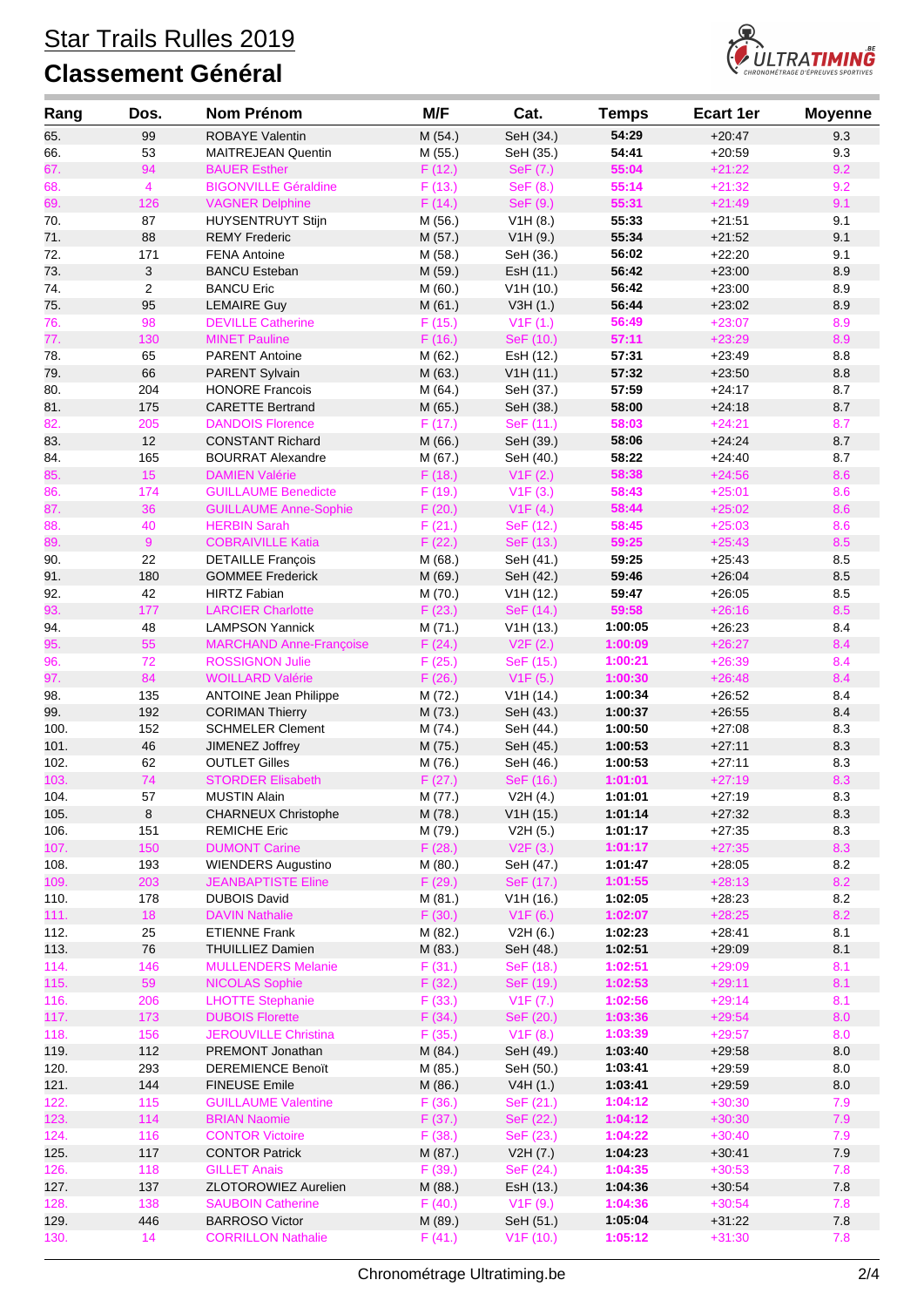# Star Trails Rulles 2019



| Rang         | Dos.       | <b>Nom Prénom</b>                              | M/F                | Cat.                   | <b>Temps</b>       | <b>Ecart 1er</b>     | <b>Moyenne</b> |
|--------------|------------|------------------------------------------------|--------------------|------------------------|--------------------|----------------------|----------------|
| 131.         | 29         | <b>FRANSSENS Sophie</b>                        | F(42.)             | V2F(4.)                | 1:05:12            | $+31:30$             | 7.8            |
| 132.         | 37         | <b>GUILLIN Pauline</b>                         | F(43.)             | SeF (25.)              | 1:05:17            | $+31:35$             | 7.8            |
| 133.         | 79         | <b>TOURNEUR Isabelle</b>                       | F(44.)             | V2F(5.)                | 1:05:18            | $+31:36$             | 7.8            |
| 134.         | 108        | <b>DANLOY Isabelle</b>                         | F(45.)             | V1F(11.)               | 1:05:31            | $+31:49$             | 7.7            |
| 135.         | 148        | <b>JACQUOT Justine</b>                         | F(46.)             | SeF (26.)              | 1:05:56            | $+32:14$             | 7.7            |
| 136.         | 179        | <b>BERQUE Geoffroy</b>                         | M (90.)            | SeH (52.)              | 1:05:59            | $+32:17$             | 7.7            |
| 137.         | 21         | <b>DEREMETZ Marjorie</b>                       | F(47.)             | V <sub>1</sub> F (12.) | 1:06:07            | $+32:25$             | 7.7            |
| 138.         | 106        | <b>GUININ Mathieu</b>                          | M (91.)            | SeH (53.)              | 1:06:27            | $+32:45$             | 7.6            |
| 139.         | 107        | <b>BLONDEAU Alban</b>                          | M (92.)            | V1H (17.)              | 1:06:27            | $+32:45$             | 7.6            |
| 140.         | 133        | <b>BOUS Antoine</b>                            | M (93.)            | SeH (54.)              | 1:06:29            | $+32:47$             | 7.6            |
| 141.         | 56         | <b>MOREIRA Tiago</b>                           | M (94.)            | SeH (55.)              | 1:06:35            | $+32:53$             | 7.6            |
| 142.<br>143. | 292<br>39  | DEPREYTERE Nathan<br><b>HENKINET Lindsay</b>   | M (95.)<br>F(48.)  | SeH (56.)<br>SeF (27.) | 1:06:35<br>1:06:35 | $+32:53$<br>$+32:53$ | 7.6<br>7.6     |
| 144.         | 60         | <b>OANA Alexa</b>                              | F(49.)             | SeF (28.)              | 1:06:44            | $+33:02$             | 7.6            |
| 145.         | 61         | <b>OGER Pierre-Henry</b>                       | M (96.)            | SeH (57.)              | 1:06:55            | $+33:13$             | 7.6            |
| 146.         | 142        | <b>GIULIANI Jf</b>                             | M (97.)            | V1H(18.)               | 1:07:13            | $+33.31$             | 7.5            |
| 147.         | 340        | <b>MIGNON Alexandre</b>                        | M (98.)            | V1H(19.)               | 1:07:14            | $+33:32$             | $7.5$          |
| 148.         | 287        | <b>DENIS Samuel</b>                            | M (99.)            | SeH (58.)              | 1:07:23            | $+33:41$             | $7.5$          |
| 149.         | 354        | <b>PETERS Virginie</b>                         | F(50.)             | V1F(13.)               | 1:07:23            | $+33:41$             | 7.5            |
| 150.         | 176        | <b>COLLARD Gregory</b>                         | M (100.)           | SeH (59.)              | 1:07:46            | $+34:04$             | 7.5            |
| 151.         | 202        | <b>BEERNAERTS Marie</b>                        | F(51.)             | SeF (29.)              | 1:08:40            | $+34:58$             | 7.4            |
| 152.         | 149        | <b>BUGADA Bambou</b>                           | F(52.)             | SeF (30.)              | 1:08:49            | $+35:07$             | 7.4            |
| 153.         | 129        | <b>DORAND Lara</b>                             | F(53.)             | SeF (31.)              | 1:09:21            | $+35:39$             | 7.3            |
| 154.         | 181        | <b>RENOY Bernadette</b>                        | F(54.)             | V1F(14.)               | 1:09:53            | $+36:11$             | 7.2            |
| 155.         | 97         | <b>CLEMENT Catherine</b>                       | F(55.)             | V <sub>1</sub> F (15.) | 1:09:56            | $+36:14$             | 7.2            |
| 156.         | 96         | <b>FORNASARI Marie</b>                         | F(56.)             | V <sub>1</sub> F (16.) | 1:09:57            | $+36:15$             | 7.2            |
| 157.         | 191        | <b>MARTIN Marie Louise</b>                     | F(57.)             | SeF (32.)              | 1:09:59            | $+36:17$             | 7.2            |
| 158.         | 154        | <b>REMY Kevin</b>                              | M (101.)           | SeH (60.)              | 1:10:35            | $+36:53$             | 7.2            |
| 159.         | 132        | <b>DUBOIS Thierry</b>                          | M (102.)           | SeH (61.)              | 1:10:39            | $+36.57$             | $7.2\,$        |
| 160.         | 164        | <b>RICHARD Maxime</b>                          | M (103.)           | SeH (62.)              | 1:10:47            | $+37:05$             | 7.2            |
| 161.         | 163        | <b>ANTOINE Christine</b>                       | F(58.)             | V2F(6.)                | 1:10:48            | $+37:06$             | 7.2            |
| 162.         | 161        | <b>ANTOINE Laurence</b>                        | F(59.)             | V <sub>1</sub> F (17.) | 1:10:48            | $+37:06$             | 7.2            |
| 163.         | 162        | <b>NGO LIKENG Christine</b>                    | F(60.)             | V <sub>1</sub> F (18.) | 1:10:48            | $+37:06$             | 7.2            |
| 164.         | 195        | <b>REUSCH Micheline</b>                        | F(61.)             | V2F(7.)                | 1:11:10            | $+37:28$             | 7.1            |
| 165.         | 481        | 481 N.n.                                       | M (104.)           | (1.)                   | 1:11:23            | $+37:41$             | 7.1            |
| 166.         | 187        | <b>MARTIN Luka</b>                             | M (105.)           | EsH (14.)<br>V1H (20.) | 1:11:24<br>1:11:25 | $+37:42$             | 7.1<br>7.1     |
| 167.<br>168. | 188<br>158 | <b>MARTIN Fabrice</b><br><b>MEUNIER Katryn</b> | M (106.)<br>F(62.) | SeF (33.)              | 1:11:58            | $+37:43$<br>$+38:16$ | 7.0            |
| 169.         | 159        | <b>BODLET Aline</b>                            | F(63.)             | SeF (34.)              | 1:11:58            | $+38:16$             | 7.0            |
| 170.         | 186        | <b>CHEVALIER Marie Line</b>                    | F(64.)             | V2F(8.)                | 1:12:00            | $+38:18$             | 7.0            |
| 171.         | 145        | <b>WILLMET Chloe</b>                           | F(65.)             | EsF (5.)               | 1:12:01            | $+38:19$             | 7.0            |
| 172.         | 17         | <b>DAUBY Maité</b>                             | F(66.)             | SeF (35.)              | 1:13:36            | $+39:54$             | 6.9            |
| 173.         | 120        | <b>MALET Marc</b>                              | M (107.)           | SeH (63.)              | 1:13:36            | $+39:54$             | 6.9            |
| 174.         | 30         | <b>FRANTZEN Aurélie</b>                        | F(67.)             | SeF (36.)              | 1:14:16            | $+40:34$             | 6.8            |
| 175.         | 77         | <b>THUILLIEZ Emeline</b>                       | F(68.)             | SeF (37.)              | 1:14:21            | $+40:39$             | 6.8            |
| 176.         | 90         | <b>LHOTE Roseline</b>                          | F(69.)             | SeF (38.)              | 1:14:24            | $+40:42$             | 6.8            |
| 177.         | 89         | <b>DEMEY Marc</b>                              | M (108.)           | V2H(8.)                | 1:14:24            | $+40:42$             | $6.8\,$        |
| 178.         | 134        | <b>BODART Marie Helene</b>                     | F(70.)             | V2F(9.)                | 1:14:25            | $+40:43$             | 6.8            |
| 179.         | 183        | <b>GEVENOIS Marc</b>                           | M (109.)           | SeH (64.)              | 1:14:56            | $+41:14$             | 6.8            |
| 180.         | 182        | <b>MAQUET Carole</b>                           | F(71.)             | V <sub>1</sub> F (19.) | 1:14:56            | $+41:14$             | 6.8            |
| 181.         | 197        | <b>JEANBAPTISTE Yves</b>                       | M (110.)           | V2H (9.)               | 1:15:34            | $+41:52$             | 6.7            |
| 182.         | 113        | <b>CORDONNIER Frederique</b>                   | F(72.)             | SeF (39.)              | 1:15:36            | $+41:54$             | 6.7            |
| 183.         | 75         | <b>THIERY Marie</b>                            | F(73.)             | SeF (40.)              | 1:16:38            | $+42:56$             | 6.6            |
| 184.         | 82         | <b>WIDART Charline</b>                         | F(74.)             | ESF(6.)                | 1:17:25            | $+43:43$             | 6.5            |
| 185.         | 83         | <b>WIDART Valerie</b>                          | F (75.)            | V1F (20.)              | 1:17:26            | $+43:44$             | 6.5            |
| 186.         | 196        | <b>JEANBAPTISTE Flore</b>                      | F(76.)             | SeF (41.)              | 1:21:23            | $+47:41$             | 6.2            |
| 187.<br>188. | 91<br>122  | <b>JANSSEN Marc</b><br><b>BARTHAUX Norah</b>   | M (111.)<br>F(77.) | V1H (21.)<br>EsF (7.)  | 1:21:55<br>1:22:00 | $+48:13$<br>$+48:18$ | $6.2\,$<br>6.2 |
| 189.         | 160        | LEFEBVRE Kevin                                 | M (112.)           | SeH (65.)              | 1:32:04            | $+58:22$             | $5.5\,$        |
| 190.         | 208        | REICHLING Lahian                               | M (113.)           | SeH (66.)              | AB                 | $-28:12$             | 92.9           |
| 191.         | 914        | <b>ARGOUNA Suzanne</b>                         | F(78.)             | SeF (42.)              | <b>AB</b>          | $+37:06$             | 7.2            |
| 192.         | 10         | <b>COMPAN Mikael</b>                           | M()                | SeH (67.)              | NP.                | $-33:42$             |                |
| 193.         | 11         | <b>COMPÈRE Charlotte</b>                       | F()                | SeF (43.)              | <b>NP</b>          | $-33:42$             |                |
| 194.         | $16$       | DARCIS Raphaël                                 | M()                | V1H (22.)              | <b>NP</b>          | $-33:42$             |                |
| 195.         | 20         | <b>DELIGNÈRE Caroline</b>                      | F()                | SeF (44.)              | NP                 | $-33:42$             |                |
| 196.         | 23         | <b>ENGLEBERT Simon</b>                         | M()                | SeH (68.)              | <b>NP</b>          | $-33:42$             |                |